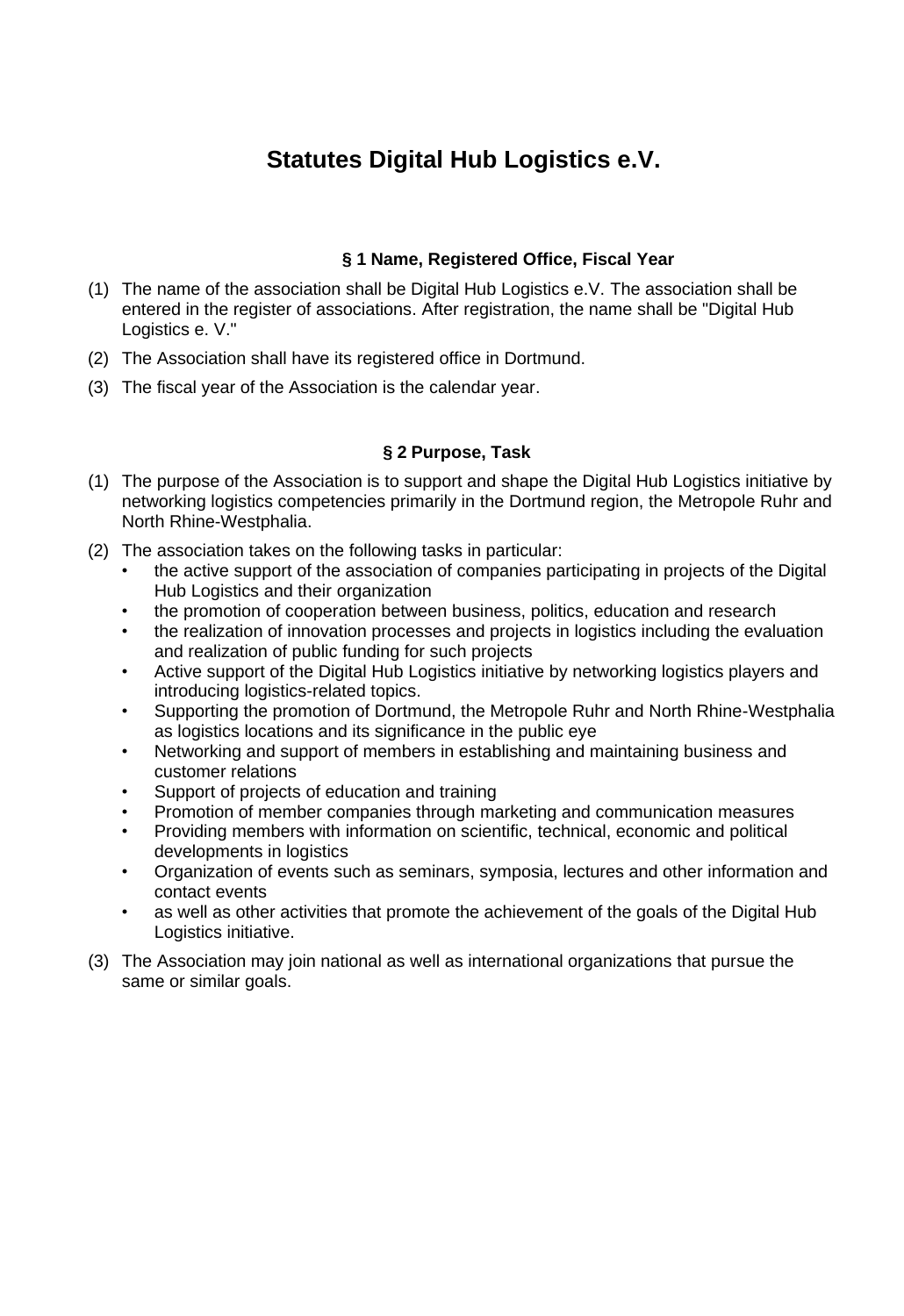## **§ 3 Non-profit status**

- (1) The Association shall exclusively and directly pursue charitable purposes within the meaning of the section "Tax-privileged purposes" of the German Tax Code.
- (2) The Association shall operate selflessly. The Association shall not conduct any commercial business. It does not primarily pursue its own economic purposes.
- (3) The Association's funds may only be used for purposes in accordance with the Articles of Association. Members shall not receive any benefits from the Association's funds.
- (4) No person may benefit from expenditures that are alien to the purpose of the Association or from disproportionate remuneration. The members of the association and the board of directors do not receive any remuneration. They are entitled to reimbursement of expenses incurred in the performance of management duties.
- (5) In the event of the dissolution or annulment of the Association or in the event of the discontinuation of its previous purpose, the assets of the Association shall be transferred to a public corporation or to a corporation specially recognized as a tax-privileged entity for the purpose of further education and vocational training within the meaning of the non-profit purposes specified in § 2. The recipient shall be determined by the General Meeting at the same time as the resolution on the dissolution of the Association.
- (6) For the purpose of outsourcing certain areas of activity, the Association may establish companies and specialist groups (see § 12) which will operate in accordance with these Statutes. Such undertakings shall be kept separate from the Association in terms of business and corporate law and shall not bring about any change in the objectives of the Association.

## **§ 4 Membership**

- (1) The Association consists of ordinary, extraordinary and supporting members.
- (2) Members of the Association may be natural or legal persons who are involved in activities according to § 2 or who aspire to this.
- (3) The ordinary members are recruited primarily from companies and economic organizations that participate in projects of the Digital Hub Logistics innovation ecosystem.
- (4) Associate members are recruited primarily from individuals, companies and organizations active in the field of logistics and logistics-related industries.
- (5) Supporting members can become legal entities and natural persons who support the purposes of the association, provided that there are no conditions outside the articles of association.
- (6) The prerequisite for acquiring membership is a written application for admission, which must be addressed to the Executive Board.
- (7) The Executive Board decides on the application for membership at its own discretion. For the final decision on the application for membership, it can appeal to the general meeting. If the application is rejected, it is not obliged to inform the applicant of the reasons for the rejection.
- (8) A change of membership status is possible.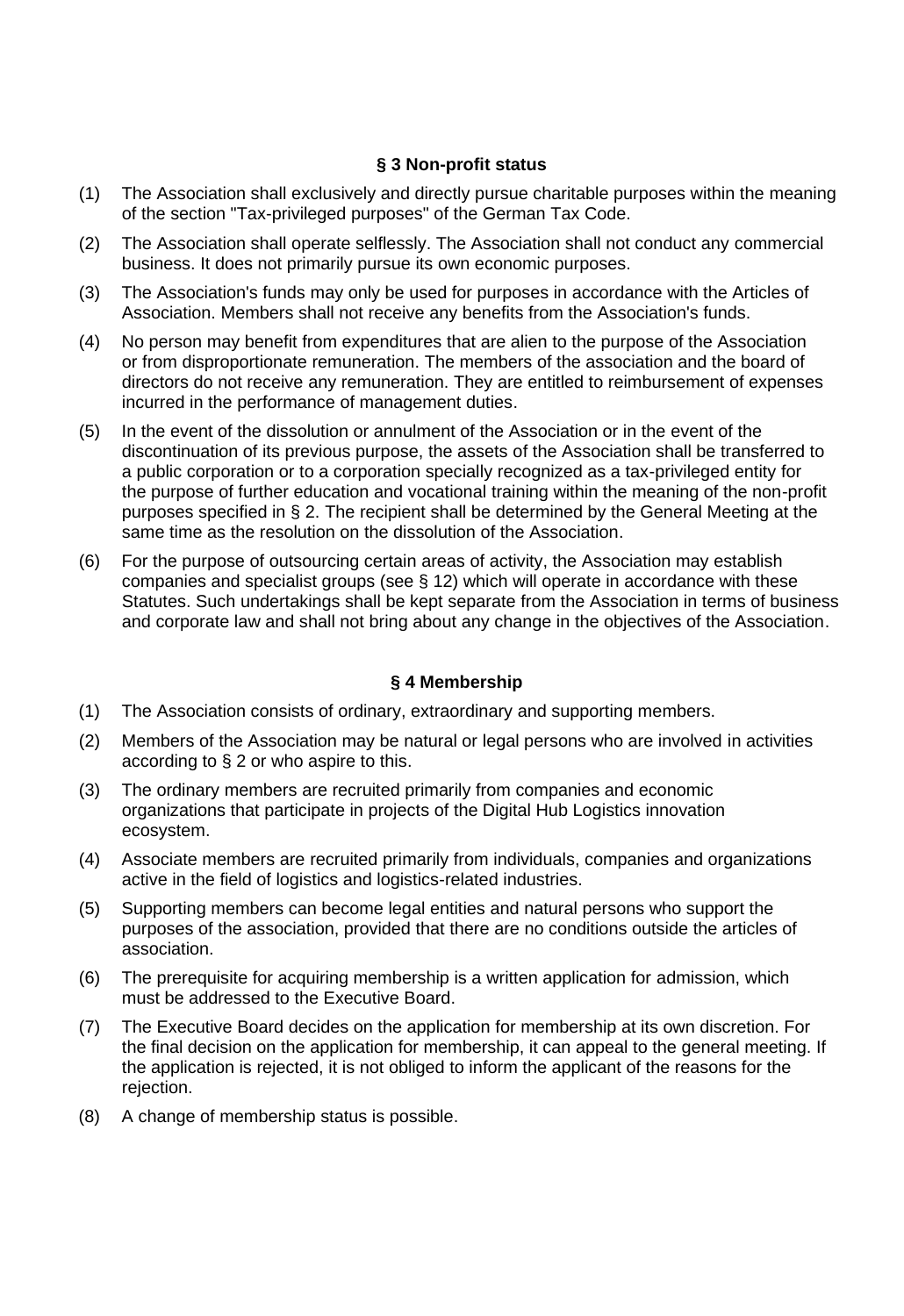## **§ 5 Termination of Membership**

- (1) Membership shall be terminated by the death of the member or, in the case of legal entities, by the liquidation of the member company, the opening of insolvency proceedings against the assets of the member company or the rejection of the opening of insolvency proceedings for lack of assets, resignation or exclusion of the member.
- (2) Resignation shall be effected by written declaration to a member of the Executive Board. Resignation from the Association can only be declared at the end of a respective financial year, whereby a notice period of three months must be observed.
- (3) A member may be excluded by resolution of the Executive Board if he/she is in arrears with the payment of membership fees or contributions despite two written reminders. The exclusion can only take place if one month has passed after the second reminder was sent and the member was threatened with exclusion in this reminder.
- (4) A member can be excluded from the association if he culpably violates the interests of the association in a gross manner. In the case of a violation of the interests of the association by a legal person, § 278 BGB or § 31 BGB shall apply analogously with regard to the attribution of fault. The general meeting decides on the exclusion, whereby a majority of three quarters of the votes is required. Prior to the decision of the general meeting, the board must give the member concerned the opportunity to make an oral or written statement.

## **§ 6 Mitgliedsbeiträge**

- (1) Members shall pay annual membership fees, the amount of which shall be determined in advance by the General Assembly. The fixed fees shall be regarded as minimum fees.
- (2) The annual membership fees are due in advance on January 1 of each year.
- (3) If a member joins the Association in the current fiscal year, the membership fee shall be reduced in proportion to the full months of the fiscal year already passed. In this case, the membership fee is due on the 1st of the month following the date of joining.
- (4) Members have no claim to the Association's assets, not even in the event of their resignation or in the event of the dissolution or annulment of the Association.

## **§ 7 Organs oft he Association**

The organs of the association are:

- 1 the general meeting
- 2 the board of directors.

#### **§ 8 General Meeting**

- (1) The general meeting consists of all members of the association.
- (2) The General Meeting is the supreme body of the Association. It takes place regularly once a year.
- (3) Extraordinary General Meetings shall be held if this is necessary in the interest of the Association or if the convening of such a meeting is requested by at least one fifth of the members in writing to the Executive Board, stating the purpose and the reasons.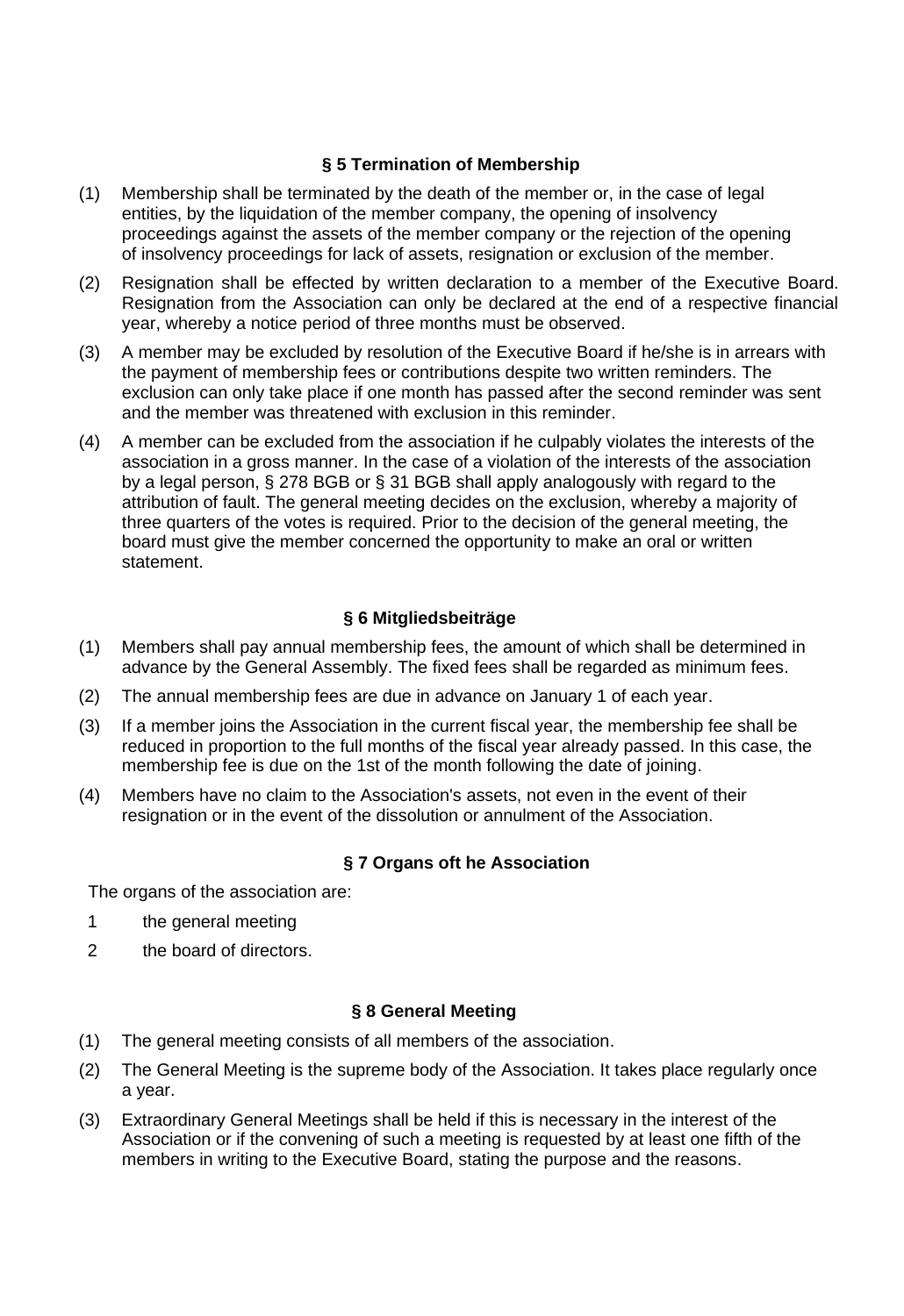- (4) The Board of Directors shall invite the members to the General Meeting in writing by simple letter with a notice period of at least four weeks, stating an agenda. Requests for additions to the agenda must be submitted to the Board no later than two weeks before the General Meeting. They shall be communicated to the members without delay and shall thus be deemed to have been placed on the agenda in due time.
- (5) The General Meeting shall decide in particular on:
	- a. The election of the Executive Board
	- b. The discharge of the board
	- c. The contribution rules
	- d. The election of the auditors
	- e. The annual budget
	- f. Amendments tot he statutes
	- g. The dissolution of the Association
- (6) The general meeting shall be chaired by the chairperson or a deputy chairperson.
- (7) The general meeting has a quorum if it has been properly convened.
- (8) Each ordinary and extraordinary member has one vote. Supporting members have no vote. One representative of each member company, who is entitled to represent the company on the basis of its entry in the Commercial Register or on the basis of a written power of attorney, and members as natural persons, shall be entitled to vote.
- (9) The General Meeting shall pass resolutions by a simple majority of the members present. Abstentions shall be deemed invalid votes. In the event of a tie, the motion shall be deemed not to have been adopted.
- (10) The decisions of the general meeting are usually made in an open vote. Upon request of 1/3 of the members present, however, decisions shall be made by secret ballot.
- (11) Amendments to the Statutes require a majority of three quarters of the members present. The planned amendment to the Statutes must also have been announced in good time with the invitation to the General Meeting.
- (12) Minutes shall be taken of the resolutions of the General Assembly of Members and shall be signed by the respective Secretary.

# **§ 9 Executive Committee**

- (1) The Executive Board in the sense of § 26 BGB (German Civil Code) consists of at least one chairperson, two deputy chairpersons and two other members of the Executive Board. Two of these five board members each shall jointly represent the Association in and out of court, whereby one board member must be the chairperson or the deputy chairperson.
- (2) The Executive Board shall conduct the business of Digital Hub Logistics e.V.
- (3) The members of the Executive Board serve in an honorary capacity.

# **§ 10 Responsibility of the Executive Board**

The Executive Board is responsible for all matters, unless they are assigned to another body of the Association by resolution of the General Meeting. In particular, it has the following tasks: